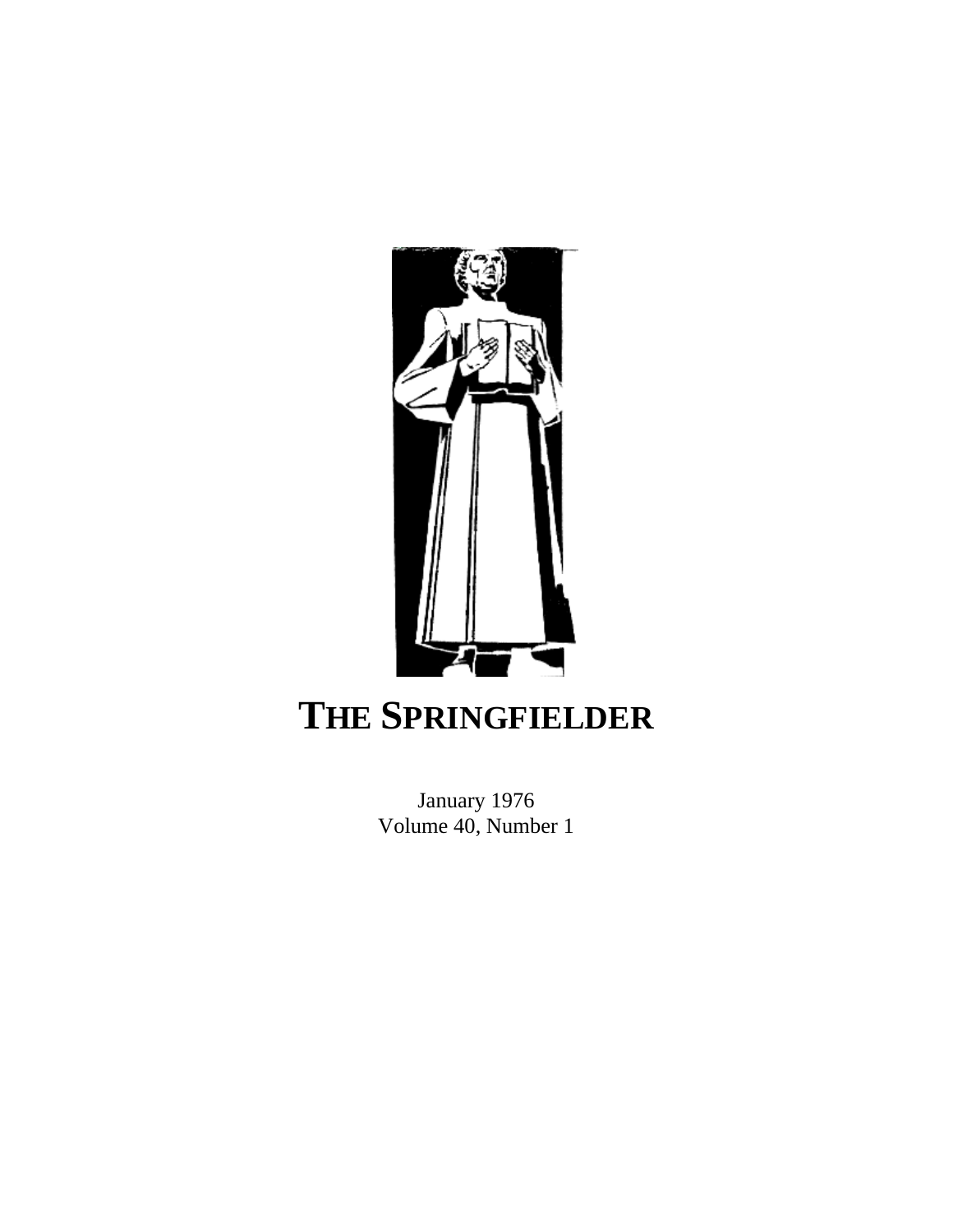# THEOLOGICAL OBSERVER<br>BECK BIBLE PUBLISHED

Several months ago I prepared a now antiquated editorial about the proposed publication Dr. William Beck's translation of the Bible. Since then the proposal has become a reality with the Reverend Herman Otten, editor of *Christian News*, already distributing copies. By the time that this piece appears in THE SPRINGFIELDER, the introductory price offer of \$4.95 will already have elapsed. This issue of our journal contains a review article by Dr. Ravmond Surburg.

The new translation of the Bible into English simply cannot be overlooked, especially when the translator was a member of our church body. Just how many people have successfully undertaken translating an entire Bible? At Concordia Theological Seminary, there have been two professors who devoted much time to translating the writings of Chemnitz. That is a mammoth feat. Translating both Old and New Testaments is astounding.

There is a risk in translating something as available as a Bible. The uninitiated can check the translation with previous ones. Those conversant in the original languages can very easily make criticisms. Others like myself, will make stylistic comments. (Personally I still prefer the King James Version for public reading since it brings a touch of stone cathedrals into clapboard churches on the prairie.) The possibilities for criticisms are endless. Everybody can get in on the act. But whatever criticisms will be made cannot overshadow the fact that a colleague in the Missouri Synod has translated the entire Bible. How many pastors, teachers of religion, and professors of theology in our times could even wade through a line of Hebrew? Of those who could do it, how many could make it approach idiomatic English?

With almost equal amazement we look upon the publication of the Bible by the Reverend Herman Otten. According to one newspaper report, he proofread the entire translation. THE SPRINGFIELDER has no professional proofreaders, and the editors frequently hear of its inaccuracies. How could our task even compare with proof-reading a Bible? The translator, Dr. Beck, deserves some type of recognition from his church, even if it is posthumously given. The publisher deserves hardly less. A new translation generally causes a new interest in Bible reading. So until such time as the church confers some formal recognition upon them, Dr. Beck and Pastor Otten will at least be remembered for having contributed to a deeper study of the Scriptures. Perhaps this is the best reward, after all.  $\frac{dps}{dt}$ 

#### **NAIROBI**

this is the best I-eward, after all.

Ecclesiastical tittle-tattle over the years has left the distinct impression that the World Council of Churches has metamorphosed from an idealistic organization dedicated to lofty Christian purposes and goals into a kind of pseudo-ecumenical menage of church bodies devoted to social and political activism. Reports out of Nairobi, site of the fifth general assembly, early in December 1975, did little to dispel this notion. More than 2300 delegates from 271 denominations and six continents flocked to Kenya's capital, but control obviously still lies with an elite corps of Western liberals, who apparently like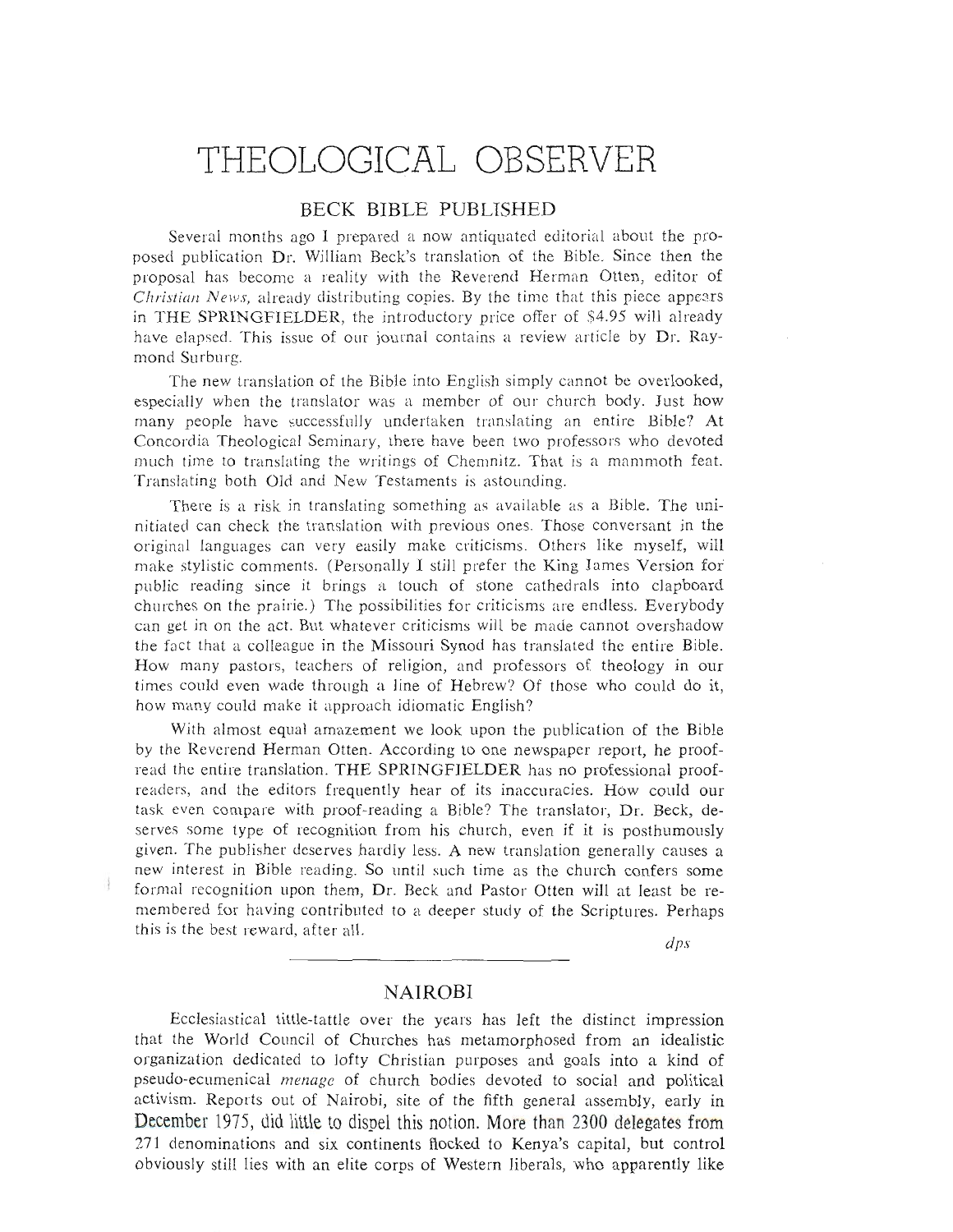their jobs and each other well enough (and the trips they make in between the sabbatical conclaves) to keep this "ecclesiastical U.N." going. Of course, why should they not be in control? A curious imbalance exists between the hundreds who attend and the few who foot the bill for a meeting like Nairobi. More than three-fourths of the financial support emanates from the United States and West Germany, each of whom contribute 38% of the total. The emerging nations send increasingly large delegations, but the conduct of business is pretty much in the hands of the architects who domicile between the seven-vear intervals in Geneva. (A shift in location of some of the WCC's operations to the Netherlands may be in the offing, since Switzerland is making it more difficult to obtain visas.) Conspicuous by their absence are some of the largest and strongest evangelical church bodies who still desist from active participation for doctrinal and other reasons in an oragnization based on shallow ecumenical footing. The Church of Rome, for political reasons of its own, has once again deferred seeking membership, although it had a large contingent of observers present.  ${\rm B}$ footing. The Church of Rome, for its own, has once again is one again if  $\alpha$ 

Since the first meeting in Amsterdam in 1948 the solemn assemblies seem to accomplish less and less. Social and political concerns have almost totally engulfed the WCC's program and outlook. The favorite game at present appears to be taking pot-shots at the evils of imperialism, capitalism, racism (where and when diplomatically safe to do so without recriminations), and attacks on human freedom. It is a curiously guiltier-than-thou kind of demonstration, especially on the part of the Western representatives who provide much of the brain-power, financing, and planning. Strangely unaddressed are the rampant and ruthless denials of freedom and religious liberty in Commumist-controlled countries. The WCC's liberal leaders literally trip over the Soviets' flowing black robes in their addle-headed fear of offending them and having them stomp out in protest. "There was tacit agreement," according to TIME (December 22, 1975), "to spare the delegates from Moscow any embarrassment, and Soviet sins have gone unnoticed." A great deal of attention was riveted rather on the WCC's continuing support for the so-called nonmilitary programs (many of which have turned violent) in behalf of guerrilla movements for "peace" and "freedom."

What happened at Nairobi is a far cry from the initial drive and zeal which first fired the hearts for missionary outreach fifty years ago when the WCC was founded. Weakly, and almost as an afterthought pressed forth by the evangelical thrust that the Lausanne Congress of Evangelical Protestants had mustered in 1974, the delegates at Nairobi managed approval of a document calling for "Confessing Christ." One need not question motives, goals, ideals, to note that past performance on just this point has been nearly nil and that the WCC is nearly bankrupt in defining the nature of the Gospel. It is more concerned with common action by member churches, learning from each other, fashioning programs for social and political involvement and pronouncements, than for simple, straight-forward, effective Gospel preaching to a sinladened, spiritually dead and dying world. "Doing the Gospel"---whatever that may mean—is considered to be more relevant than preaching the Gospel in the twentieth century.

Nairobi should be a call to evangelical Christians everywhere, especially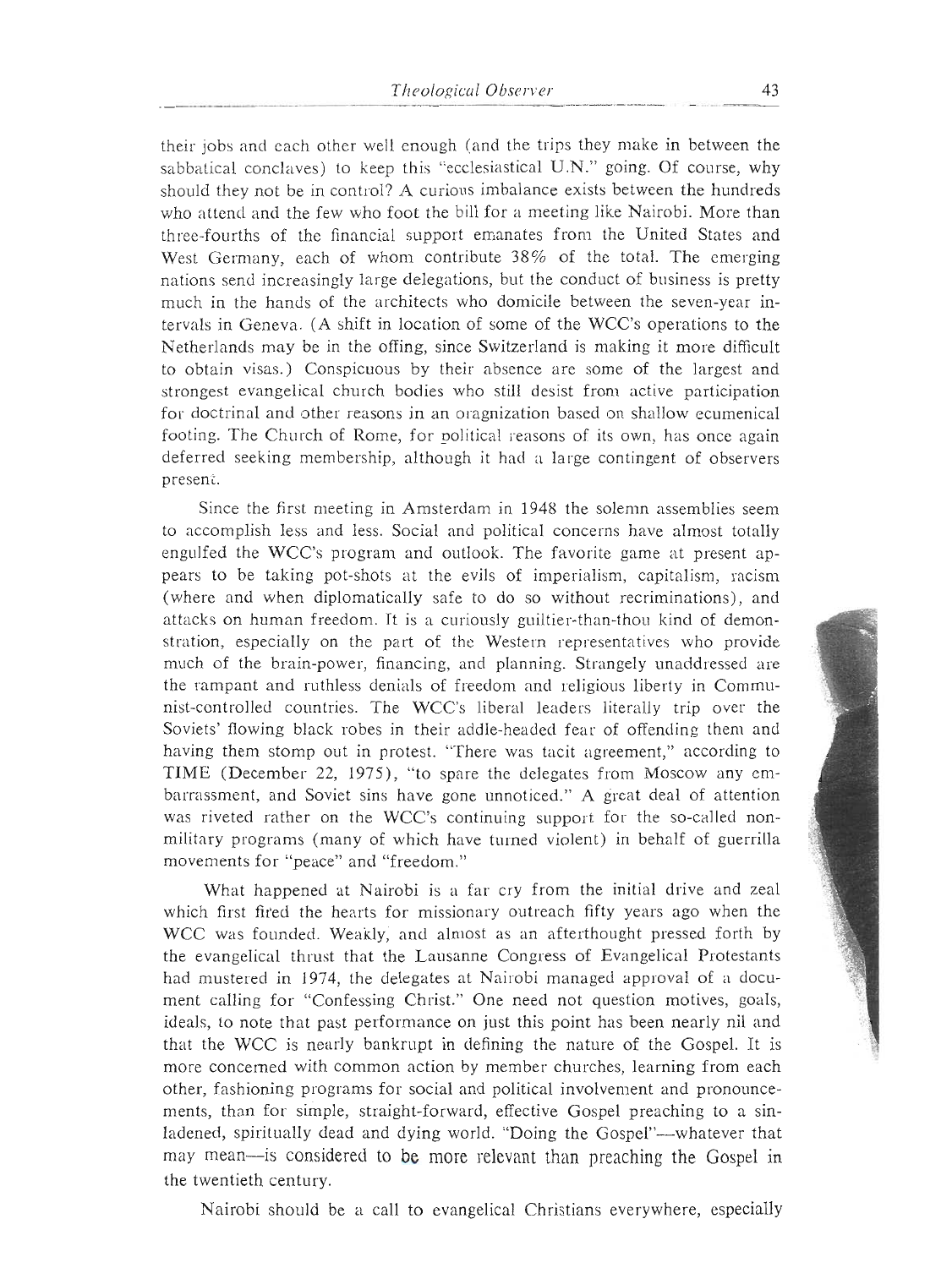Scripturally based and Confessionally oriented Lutheran individuals and churches, to take seriously the failure of the WCC and to renew their dedication to fulfill Christ's mandate to evangelize the world (Matt.  $28$ , 19) and testify to the Gospel of the grace of God in Christ Jesus. (Acts 20, 24)  $E. F. Klug$ 

#### ROME CHANGE?

Ever since Vatican II (1962-1965) debate has raged concerning the significance of the *aggiornamento*, or renewal, going on within the Roman church. According to some it has been drastic, a genuine *Revolution in Rome*.<br>That is the title of a book by David F. Wells who holds that radical changes have occurred in theology and doctrine. Insiders, however, challenge this view, insisting that whatever changes have occurred have in no way affected either papal authority or the *corpus doctrinae*. As more years and events fill the gap between us and Vatican II, the weight of evidence shows that Rome has not changed. between rlas and Vntichn **11, and Vntichn shows that Rome has not evidence shows that Rome has not evidence shows that Rome has not evidence shows that Rome has no the weight of evidence shows that Rome has no the weight o** 

Rome has always been a complex piece of machinery, not only to the outsider looking in, but to the members of its own hierarchy as well. A perpetual question in a body so large seems to be: Who really speaks for the church? The avant garde gadflies of Rome, like Hans Kueng? He hobnobs with Protestants at their conclaves and, to their pleasure, often seems to suggest that Rome is not only being transformed but virtually being Lutheranized from within, or at least is becoming more evangelical.

Nothing is farther from the truth. Rome's freer attitude towards the socalled "separated brethren," renewed and intensified Biblical studies and translations, publication of new catechisms, use of the vernacular in the Mass, offering of "both kinds" in the Eucharist to the laity with more frequency, congregational singing (even of "A Mighty Fortress"), relaxation of fasting regulations, greater ecumenical involvement, etc., demonstrate only that Rome can be flexible in the areas where canon law allows when it wants to. But it can also be completely intransigent and unyielding on changes deemed inadvisable and unwise to the pontiff. Thus, although priests by the hundreds have renounced their vows in order to get married and the seminaries are struggling to hold their recruits, Paul VI has made it absolutely clear that there will be no loosening of the celibacy rule. Moreover, the Vatican has again just recently issued a *monitum*, a warning, to those engaged in Biblical studies, that they not allow the conclusions of the historical-critical methodology to violate in any way the sacred territory of Rome's official doctrinal stance.

Paul VI has tightened the screws against every trend threatening the papal office or endangering official teaching. Assaults on papal authority and infallibility have been slapped down sharply. Hans Kueng, who had the temerity to produce and publish a challenge to that authority, Infallibility? An Inquiry, had his knuckles smartly rapped by a team of "experts," or *periti*, led by his erstwhile friend and mentor, Karl Rahner, who dutifully pulled in his head like a threatened turtle and pledged anew his allegiance (with the dozen or so other scholars who joined him in repudiation of Kueng's views) to papal supremacy *iure divino* in all matters affecting faith and life.

Collegiality, or greater involvement of the bishops in the decision-making process of the church, has more and more declined since Vatican II. In the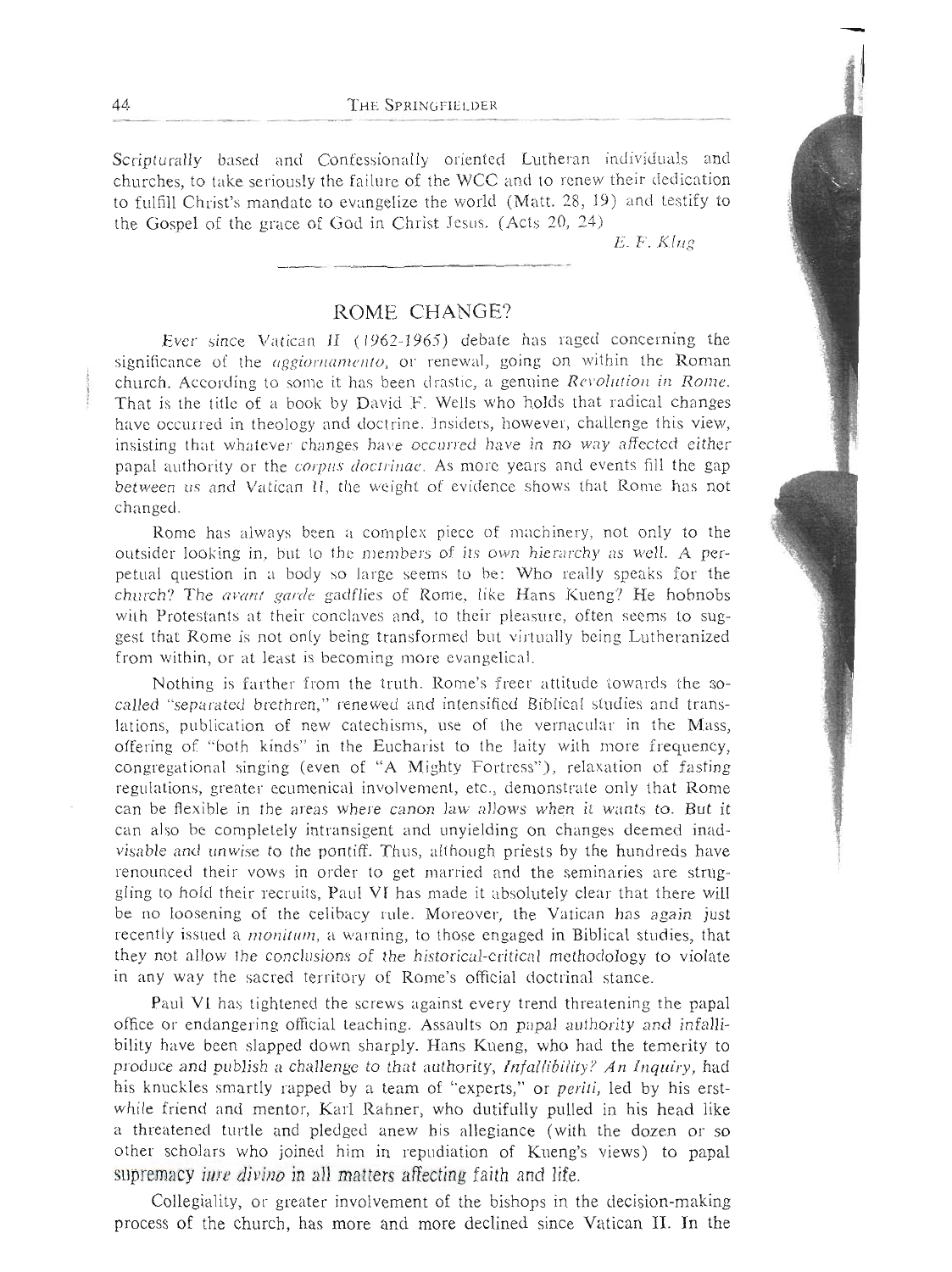vears immediately following that conclave Paul VI had seemed to hint at greater involvement, even to the extent of eventually allowing some of the bishops to participate in the next election of the pope's successor. But now Paul has ruled (see TIME, Nov. 24, 1975) that the status will remain  $auo!$ Cardinals only will do the electing, in accord with Alexander III's decree in 1179. The Jesuits, for years reputed to be the brain-trust and the elite corps of intellectuals in the papal service, have also had their wings clipped and been made to feel the unbending papal will—incidentally, not the first time in their history which began with the Counter-Reformation! Early in 1975 (See TIME. March 17, 1975) the pontiff reiterated papal privilege in governing the orders. allowing no constitutional changes that fail to meet papal approval.

It is, of course, true that recent years have witnessed a loosening of the relations of Rome with the rest of the Christian world. Theological dialoguing has been going on with this group and that, even with some of the non-Christian religions of the world. The value of these dialogues is, however, a moot point. It is no surprise, on the one hand, that Rome and the Eastern Orthodox have achieved a new *rapprochement*. They both have a synergistically oriented soteriology. So do most Protestants for that matter; and thus they find themselves drawn to the ecumenical table with Rome. What they all share mutually is confusion of Law and Gospel, a running of sanctification into justification! On the other hand, however, it must be stated that Rome has not mutually is configured. This must be the real budged one inch from the standard at Trent. This must be the real concern, therefore, for Lutherans looking in on the present "renewal" in Rome. For it was at Trent that the terrible ultimatums against the Christian faith were hurled, condemning justification *sola gratial fide*; upholding good works as necessary to salvation; asserting the vaunted sovereignty of the hierarchy as the church to which Christ supposedly gave His authority; affirming the sevenfold sacramental system for the bestowal of sanctifying grace, or gratia infusa, a mechanism described by J. L. Neve, noted scholar of the Confessions, as a for the brandship described by J. L. Neve, hoted scholar of the Comessions, as a carefully studied intention of constantly holding the faithful in a state of dependence upon the church."<br>"Rome change? Rather *Roma semper eadem!* The verdict brought by

Martin Chemnitz in his great, definitive expose of Rome's distortion of Christian truth at Trent is still the same. Wilhelm Pauck, respected Reformation scholar, has expressed it eloquently: Martin Chemnitz shows for all time Characterian, has expressed at elequency. Martin Cheminiz shows for an three that Koman Camoneshi could justly be accused of having famen away from the teachings and practices of the ancient church."<br> $E.F. Klug$ 

### THE COMMON CATECHISM: A BOOK OF CHRISTIAN FAITH

MATECHISMS HAVE PLAYED SIGNIFICANT ROLES in the life of the church from the very beginning. Along with the hymnal, the catechism is one of the places where theology reaches the layman. The Didache might have been the first attempt to put he layman, *the Didache* might have been the lifst attempt to put<br>theology into a condensed form, *Lyther's Small Categhians* and the theology fillo a condensed form. *Lutner's Small Calectism* and the *Heidalberg Catechism* not only with the forms that all could Heidelberg Catechism not only put theology into terms that all could understand, but they became the battlefields on which the church carried out its controversies. Even the updated translation of Luther's Small Catechism has not been without controversy.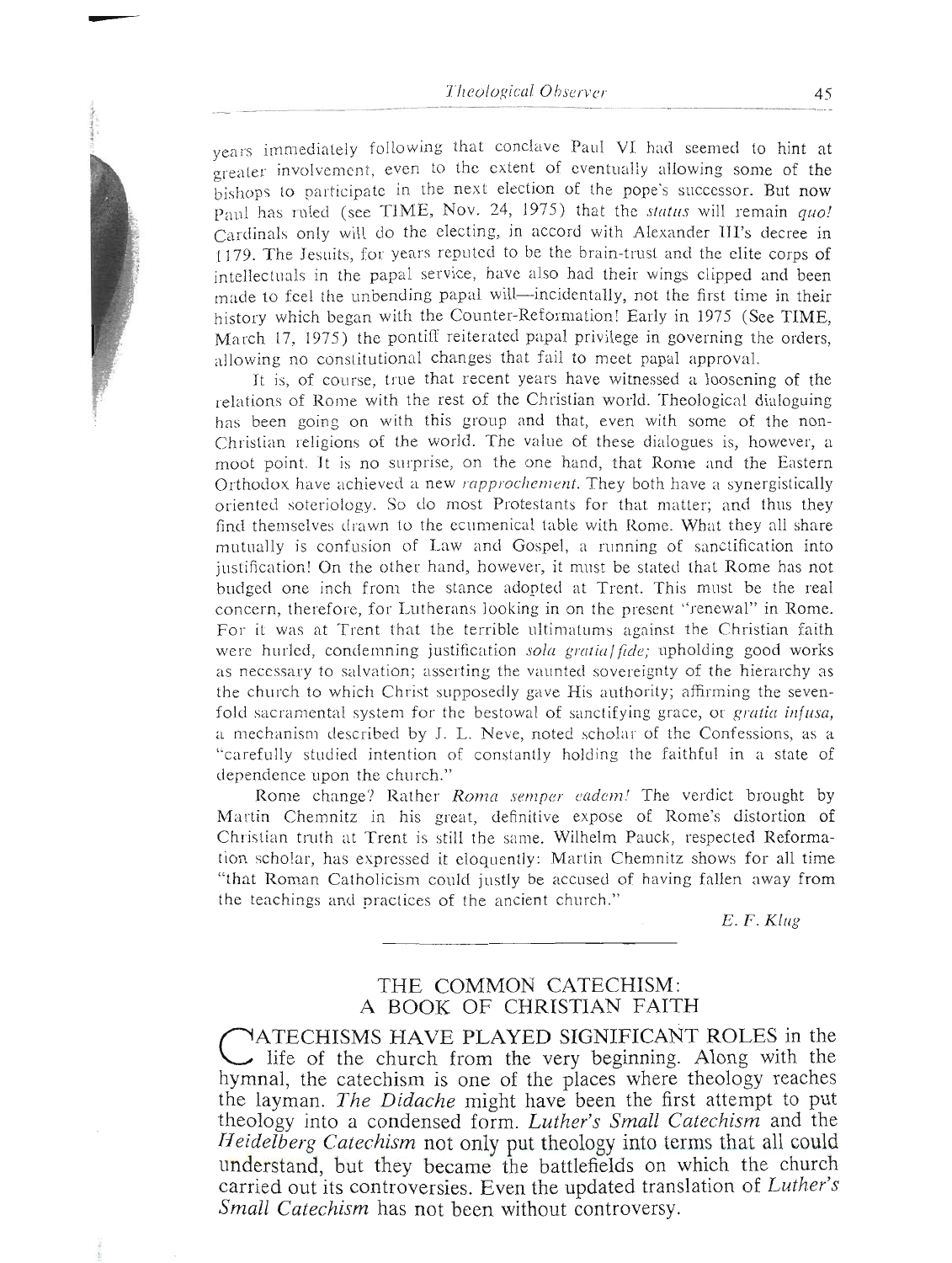The Common Catechism is a translation of the Neues Glaubensbuch made available in Germany already by 1973. (Edited by Johannes Feiner and Lukas Vischer. The Seabury Press, New York, 1975. Cloth. 690 pages.  $$10.95$ .) It is more a popular theology than a traditional catechism. Both Protestant and Catholic scholars were involved in the project. Such names as Dantine, Dumas, Hahn, Ott, Pannenberg, and Westermann are immediately recognizable to many. The opening statement in the introduction sets the tone for The Com $mon$  Catechism: The opening statement in the introduction sets the tone for *The Com-*

This book <sub>J</sub> Catholic and Protestant theologians. The community of en-<br>deavor among many Protestant and Catholic theologians has become so much a matter of course that it now seems odd that no such book was written years ago. The various branches of the Christian Church are no longer mainly interested in what divides them, but instead in how they are to understand, present, and live the Christian faith in the world today.  $t_{\rm s}$  instead in how the understand, present, and  $p$  are to understand, present, and  $p$ 

Hardly any of the orthodox and catholic ar in the amalgamation. To point out each corpse would be simplistic and nearly impossible. The Common Catechism is not the first attempt at this kind of thinking, though the editors claim to have struck on something kind of novel. About one hundred and fifty years ago Schleiermacher attempted, with more success, the same feat with his The Christian Faith, a title strangely similar to the catechism's English subtitle, A Book of Christian Faith. This is much more appropriate than the original German title, *Neues Glaubensbuch*, as there is very little that is really new. The nineteenth century Berlin theologian wrote a dogmatics textbook in which he tried to create an amalgamated faith for all Protestants. Sections or chapters were begun with quotations from the various confessions and, through a kind of thesis-antithesis approach, a common Protestant statement of faith emerged. Not much searching is needed to find the same method lurking in The Common Catechism, especially in Part Five. After the various points of disagreement are presented, points of possible agreement are presented. An absolute synthesis is not always possible, but the writers point out areas of future agreement. Confirmation is an easy point for illustration. For the Catholics it is a sacrament, something denied by the Protestants. However, under closer examination, the editors find that the Protestant rite "shows that it is very close to the Catholic rite of confirmation (which is even more true of the rite in the Book of Common Prayer)." But how about a sticky matter like the Catholic rite of containing the Catholic rite of the confirmation of the right infant baptism? We are told that "we are no longer constrained by  $\frac{1}{2}$  any extreme interpretation of 'original sin'  $\ldots$ " Next we are told that there "is no compulsory reason for Christian parents to have their ance is no compaisony reason for Christian parents to have their<br>children baptized as infants . . ." Then. "It is *most appropriate* for Christian parents to have their children baptized as infants." But, it "is only justifiable when there is the opportunity for a Christian education." No matter where you stand on the matter, you will be able to find your position somewhere in that maze, just as long as you do  $\frac{1}{2}$  cation. Somewhere in that make, just as long as you as not move on to the end of the sentence or the next paragraph. to find your position somewhere in the maximum puring approximation of the maximum puring as  $\frac{1}{2}$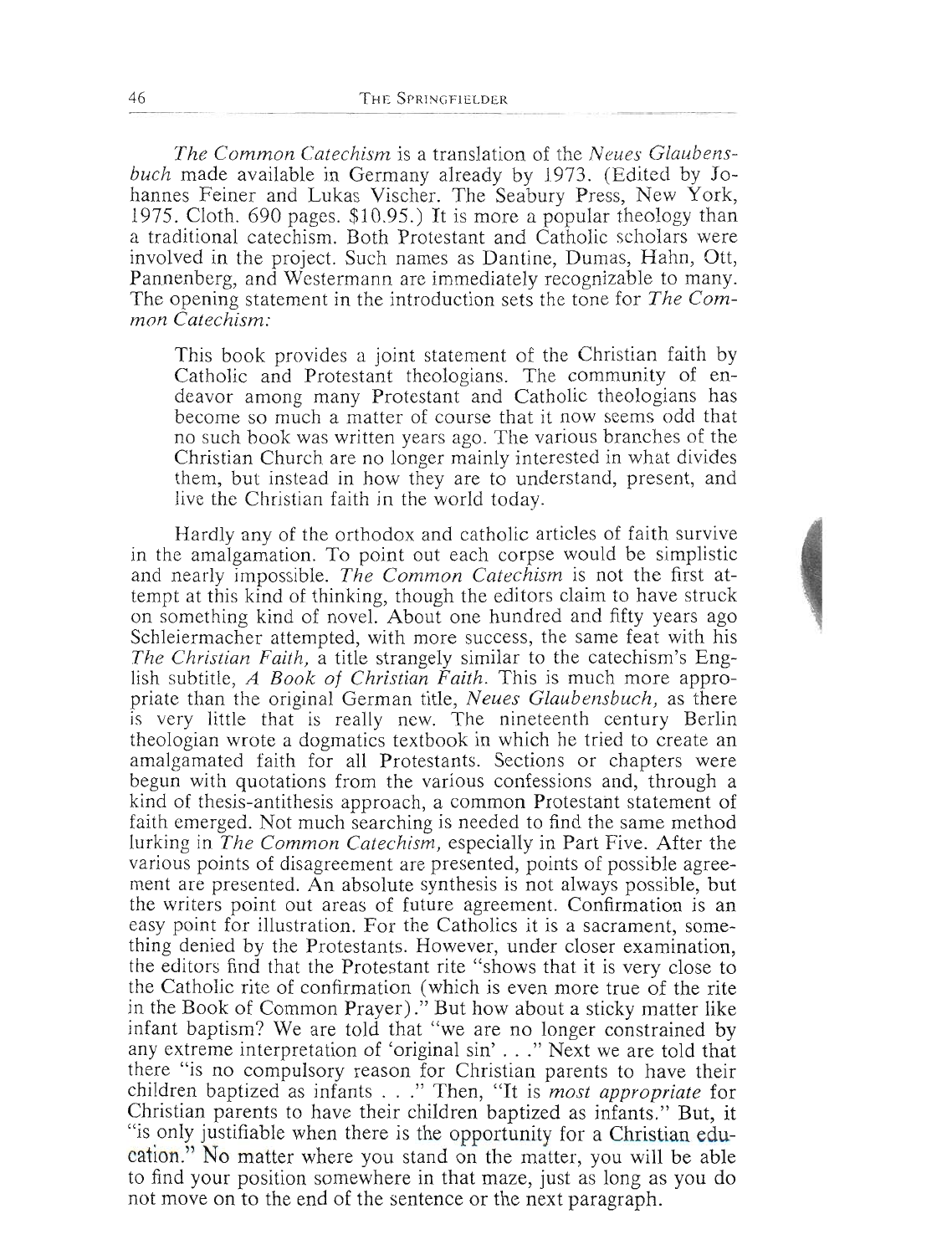Then what is *the* purpose of *The Common Catechism?* The purpose of traditional catechisms was to introduce lay people to the basic outlines of a particular religion. The child brought up on the Missouri Synod catechism could engage in a somewhat intelligent and naturally polemical discussion with a contemporary brought up on the *Balfi*more Catechism of the Roman Catholic Church. The Common Catechism is not for beginners. It introduces the reader to the field of diversion without taking any sides and lets the novitiate choose on which team he wants to play. The theological battlefield becomes a gameboard and soldiers become players. Religion becomes a matter of unserious cheering, and winning or losing is something one forgets when he leaves the ball park. Unlike other catechisms, regardless of who produced it, *The Common Catechism* is not an invitation to the truth. Rather a reader who has had some idea of what the truth could have been is introduced to the fact that everyone has truth even if the truths are seemingly opposed to each other. Or at least, opposing ideas inch closer to each other and lines of separation are blurred.

This brings up the question of how we find out what the truth is or, better yet, what is the "truth substitute." In the Missouri Synod, Bible passages were supplied for the catechumen. This was also standard procedure in other churches. One might disagree about the interpretation or applicability of a proof-text, but the basis of truth was the Bible. The Common Catechism skirts the issue of Biblical bases for the variety of positions presented. It approaches denominations as "various branches of the Christian Church" and looks at this "Christian Church" to see what js being believed. It recognizes the current ecclesiatical situation as a "given." This does not mean that the editors do not show how various churches came to their positions from their particular understandings of Bible passages, but it does mean that they do not label one interpretation right or wrong, superior or inferior. The life of the church is substituted for the Bible as the formal principle of theology.

The question of Biblical authority naturally leads to the'question of Biblical interpretation. The method used throughout is the one introduced and associated with the Bultmannian school. This is not the place to reexplain and denounce this method, but only to mention a few results. Resurrection becomes seeing Jesus in heaven. The virgin birth becomes an invention of the writer to glorify Jesus. The title "Son of God" applied to Jesus means that Father and Son are fundamentally one in will. (The *homoousion* becomes *homothelou*sion-my term!) One suspects process theology as the grandmother of this novel form of ancient adoptionism. The Common Catechism, with a long list of contributors, provides a side benefit in letting one use source criticism as an acceptable exercise. Part One on God, with such chapter headings as "God in History," "The God Question in History," "Atheism," and "The God Question Today," suggests that the principaI author was Pannenberg. Whether Pannenberg or one of his disciples is the prime source here, it **means that the** theology of hope is incorporated into *The Common Catechism* as the basic prolegomena. If the editor of the exegetical section could say that Jesus was one with the Father only because He did the Father's will, the